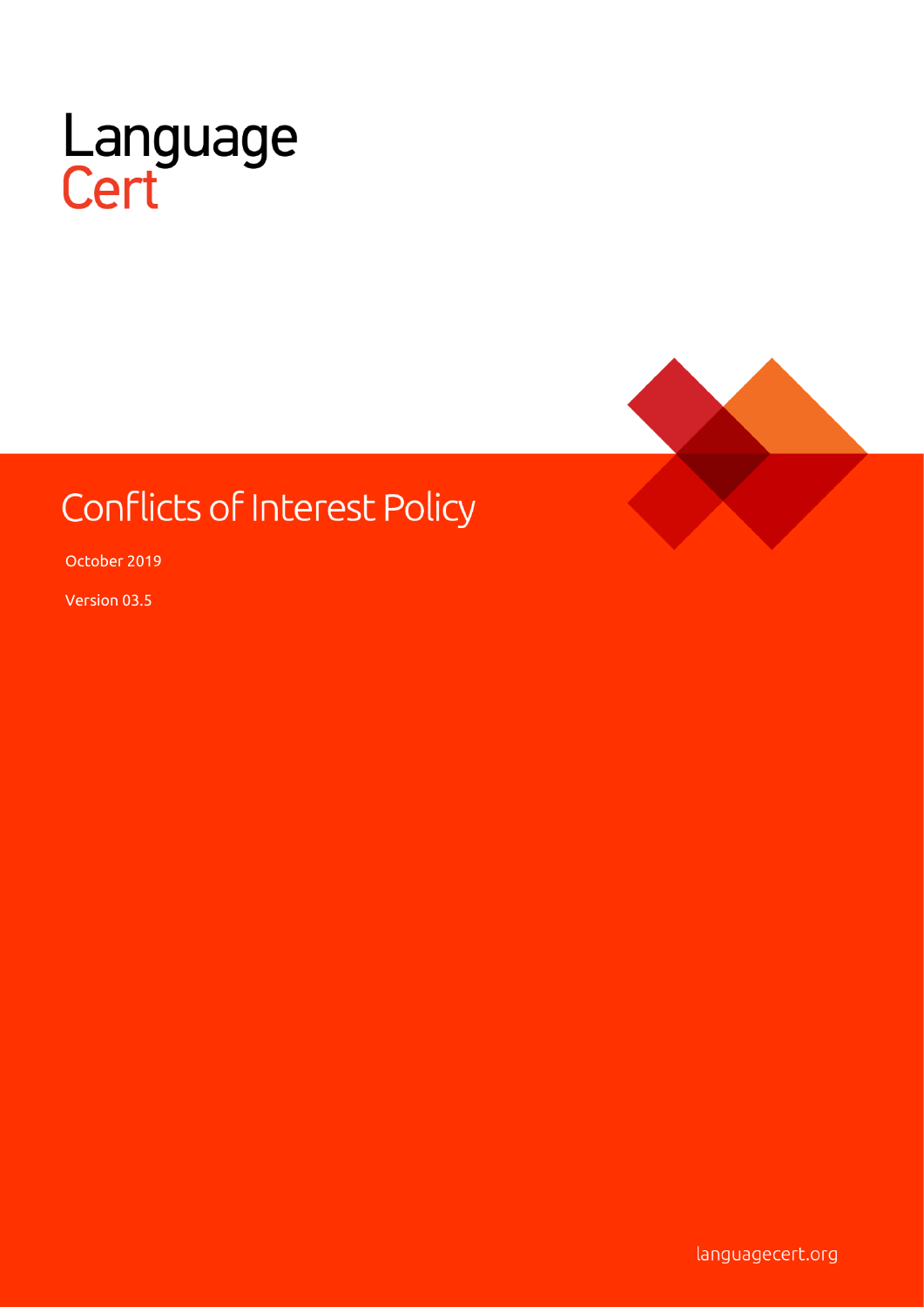# **Introduction**

The document outlines our:

• Broad approach to identifying and monitoring all actual/potential conflicts of interest that may affect LanguageCert both now and in the foreseeable future.

From time-to-time, this policy may be provided to the regulators upon request to satisfy them of our ability to comply with their requirements in relation to conflicts of interest and to prevent such conflict becoming an 'Adverse Effect' (as defined by the regulators).

## **Review arrangements**

We will review this document annually as part of our self-evaluation arrangements. However, a review will be commissioned earlier should an issue arise in relation to an actual or potential conflict of interest and/or in response to customer, candidate or regulatory feedback.

Throughout the year, the Board and Advisory Council will review the Conflicts of Interest log at each of their meetings to ensure that LanguageCert actively and continually reviews its approach for dealing with actual or potential conflicts of interest and that all investigations (when carried out) are being taken forward appropriately.

# **Definition of a conflict of interest**

For the purposes of this policy, we have adopted the definition used by the regulatory authorities in relation to conflict of interests. In essence, a conflict of interest exists in relation to LanguageCert where:

- Its interests in any activity undertaken by it, on its behalf, or by a member of its staff have the potential to lead it to act contrary to the correct and accurate development, delivery and award of qualifications in accordance with the requirements of the regulator's Conditions of Recognition.
- A person who is connected to the development, delivery or award of qualifications at LanguageCert has interests in any other activity which have the potential to lead that person to act contrary to the correct development, delivery or award and impact on our compliance with the requirements of the regulator's Conditions of Recognition.
- An informed and reasonable observer would conclude that either of these situations was the case.

As per Ofqual's "Guidance to the General Conditions of Recognition, August 2018", LanguageCert also makes the distinction between actual and potential conflicts of interest.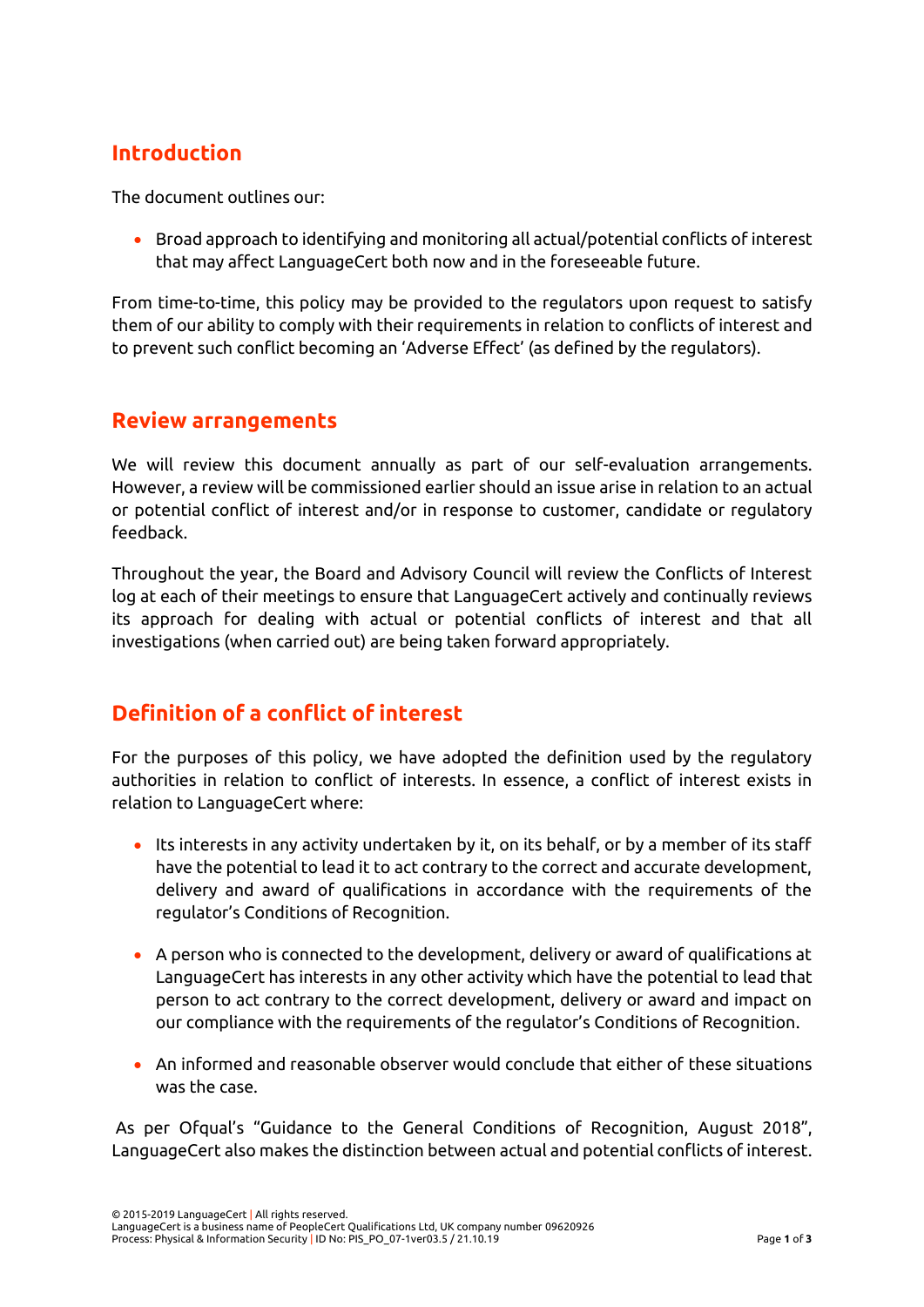By "Actual Conflict of Interest", LanguageCert refers to all conflicts that relate to it, whereas by "Potential Conflict of Interest", LanguageCert refers to any scenario in which it is reasonably foreseeable that any such conflict of interest will arise in the future.

## **Overview**

As an organisation that keeps all aspects of its business under review, individual teams are expected to identify and inform the Responsible Officer & Manager of any actual/potential conflicts of interest that could impact LanguageCert and which are not already identified. Overall, our compliance with regard to identifying and managing any conflicts of interest will be reviewed regularly by the Responsible Officer & Manager with regular, independent scrutiny carried out by the Advisory Council at their meetings as well as at Board meetings – with the Board having ultimate responsibility for the implementation of this policy and its associated controls.

The above arrangements are in line with the Institute of Directors' 'Corporate guidance and principles for unlisted companies', which states that: "*Within a company, there should be a hierarchy of accountability. Each level in the hierarchy is granted defined responsibilities and powers. However, these powers must be associated with meaningful accountability regarding performance and the exercise of powers. The accountability hierarchy begins at the bottom of the pyramid, with each superior level monitoring and supervising the level below it. Employees are accountable to managers, who themselves report to the board of directors. Finally, the board of directors is accountable to shareholders and other external stakeholders (including government agencies and regulators)."*

# **Conflict of interest principles**

In implementing LanguageCert's approach to identifying and managing actual/potential conflicts of interest, staff are required to abide by the following principles:

- All managers and staff must buy into and commit to identifying and managing all actual/potential conflicts of interest that may affect LanguageCert and, in doing so, raise possible conflicts of interest with the Responsible Officer & Manager if in doubt.
- Staff must be proactive in the identification and management of conflicts of interest that may affect our effectiveness, level of regulatory compliance and/or reputation.
- Staff must be open about the nature of any potential/actual conflicts of interest and not try to hide or present them in a better light – managing conflicts of interest is about preventing issues that may impact on our operational effectiveness and/or regulatory compliance from occurring.
- Staff and managers must strive to identify and deal with conflicts of interest sooner rather than later.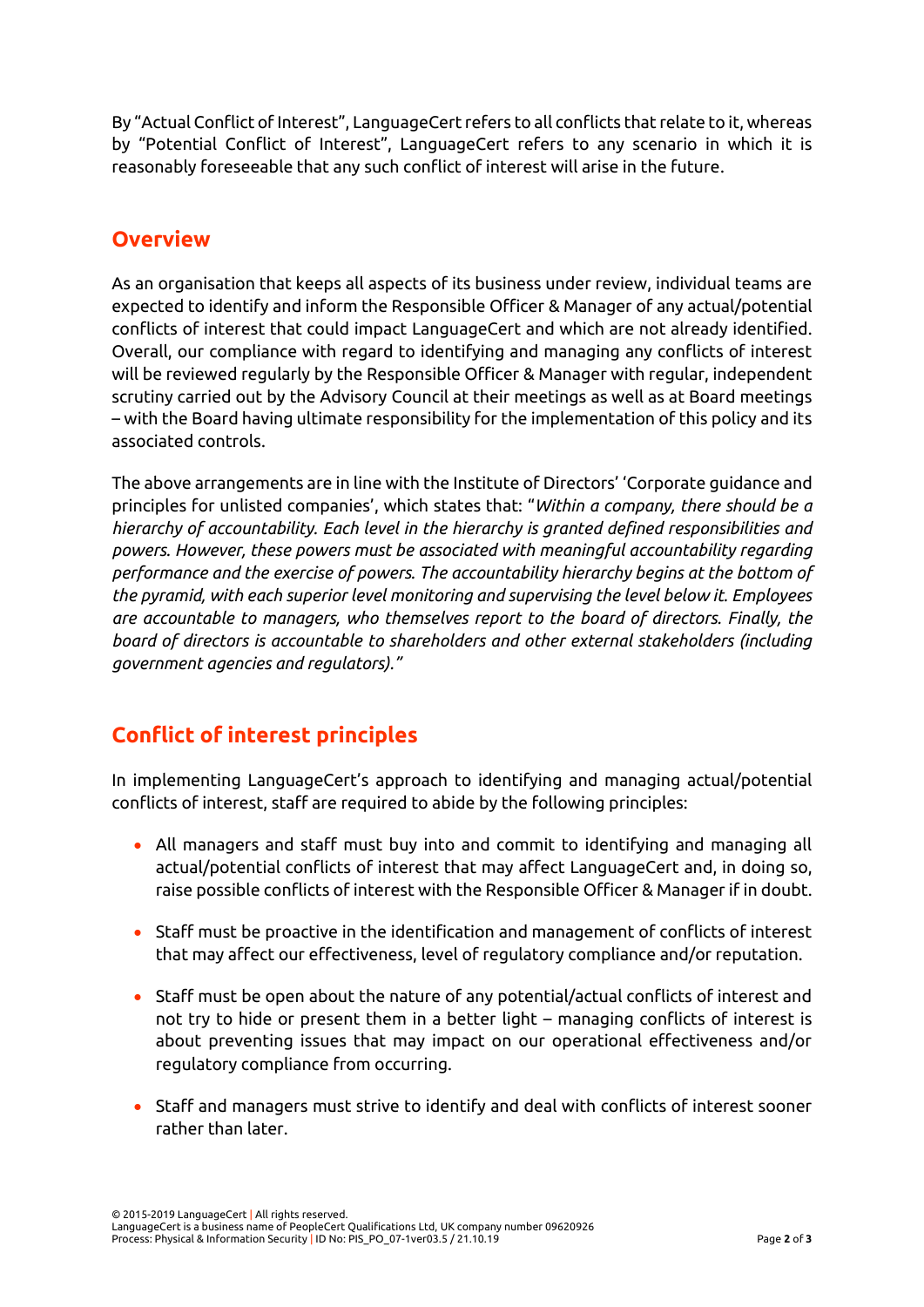• Our controls to managing any potential conflicts of interest must be proportionate to the risks associated with the identified conflict(s).

# **Dealing with conflicts of interests and/or breaches to the procedures outlined in this policy**

Should the line manager and/or the Responsible Officer & Manager believe there has been a breach of this policy, or unforeseen conflicts of interest emerge, an investigation will be immediately carried out along with a review of the associated procedures.

Should an internal/external party feel there has been an actual conflict of interest involving LanguageCert, then they should inform LanguageCert immediately and an investigation will be carried out. At all times, LanguageCert will ensure that personnel assigned to the investigation have the appropriate level of training and competence and have had no involvement or personal interest in the matter.

If the breach is also classified as an Adverse Effect, then the Responsible Officer & Manager will promptly inform the regulator(s) in accordance with our procedure for dealing with Adverse Effects. In doing so, the Responsible Officer & Manager will inform the regulator(s) of the reasonable steps that LanguageCert has taken or intends to take to prevent, correct or mitigate the Adverse Effect, including details of any relevant reviews.

As per the regulator's definition, an Adverse Effect is:

An act, omission, event, incident, or circumstance has an Adverse Effect if it –

(A) gives rise to prejudice against Learners / Candidates or potential Learners / Candidates, or

(B) adversely affects –

(i) the ability of the awarding organisation to undertake the development, delivery or award of qualifications in accordance with its Conditions of Recognition,

(ii) the standards of qualifications which the awarding organisation makes available or proposes to make available, or

(iii) public confidence in qualifications.

# **Contact**

For any queries about the contents of the policy, please contact us by using the channels described in the "Contact Us Guide".